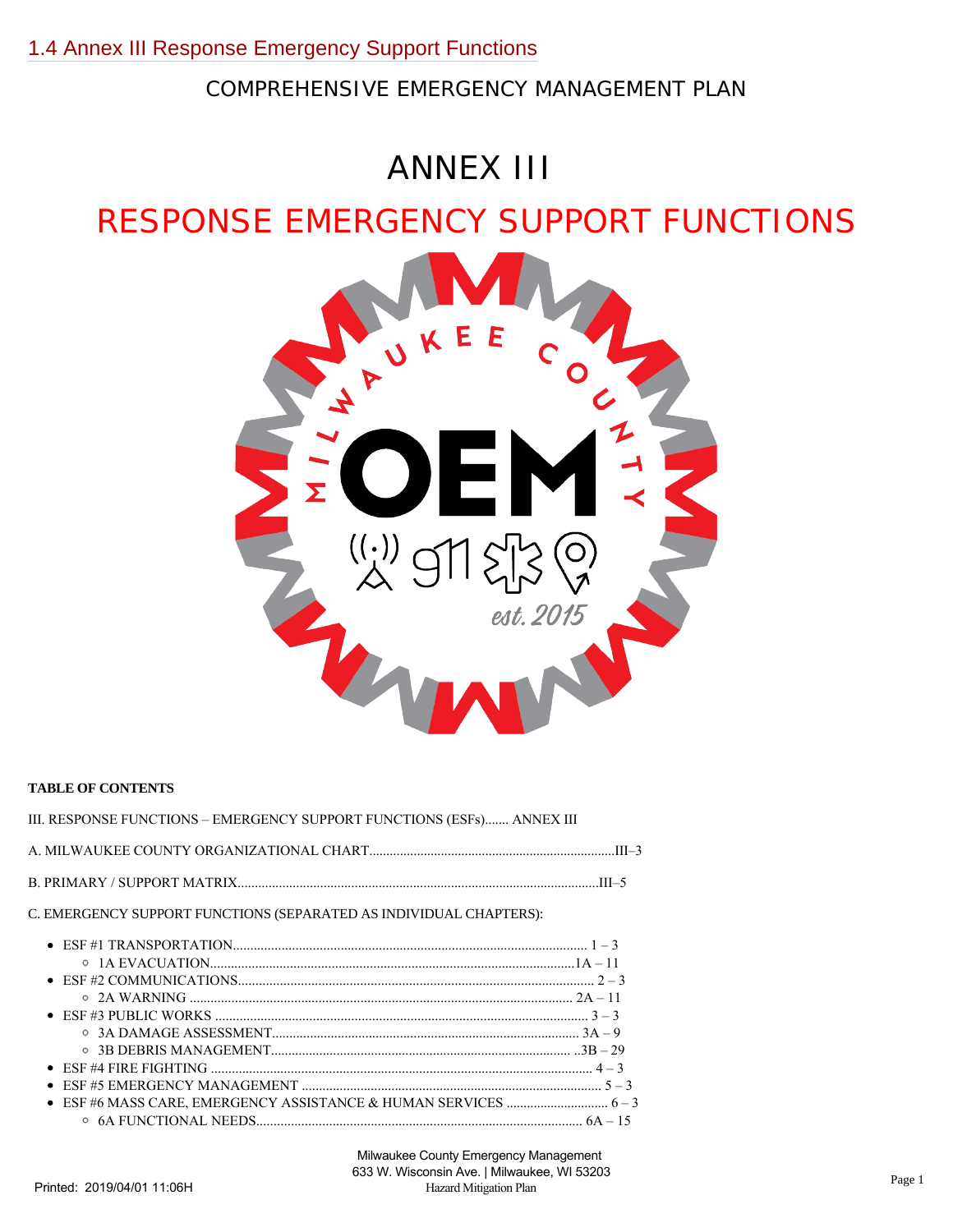| • ESF #7 RESOURCE SUPPORT $\ldots$ $7-3$                            |  |
|---------------------------------------------------------------------|--|
|                                                                     |  |
|                                                                     |  |
|                                                                     |  |
|                                                                     |  |
|                                                                     |  |
|                                                                     |  |
|                                                                     |  |
| $\bullet$ ESF #11 AGRICULTURE AND NATURAL RESOURCES $\ldots$ $11-3$ |  |
|                                                                     |  |
|                                                                     |  |
|                                                                     |  |
|                                                                     |  |
|                                                                     |  |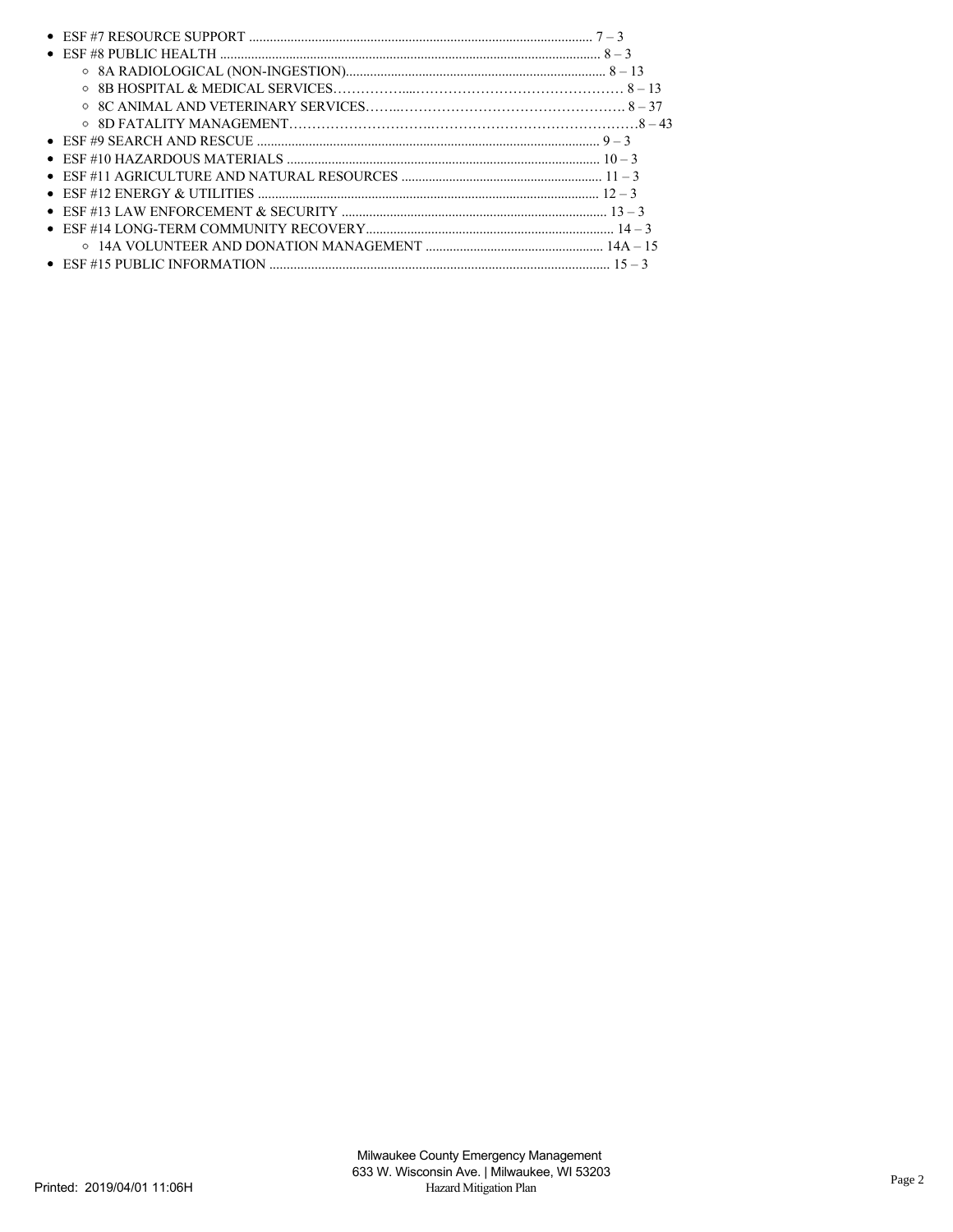## [1.4.1 Milwaukee County Organizational Chart](https://milwaukeecounty.isc-cemp.com/Cemp/Details?id=5809770)

#### **A. MILWAUKEE COUNTY ORGANIZATIONAL CHART**

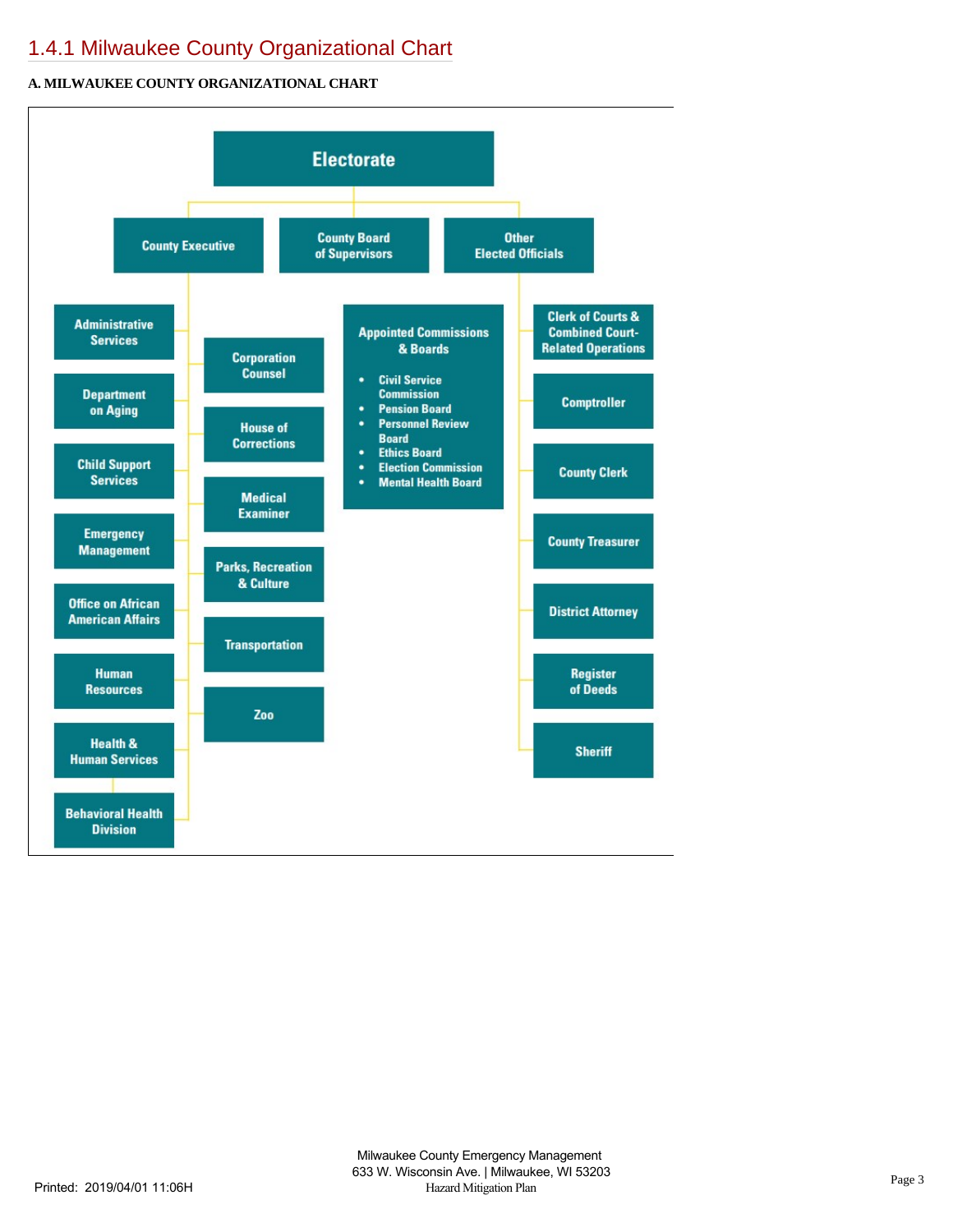## [1.4.2 Primary/Support Matrix](https://milwaukeecounty.isc-cemp.com/Cemp/Details?id=5809772)

#### **B. PRIMARY / SUPPORT MATRIX**

- **P** = Department primarily responsible during emergency response.
- S = Department which provides support during emergency response.

#### **[ESF MATRIX](https://milwaukeecounty.isc-cemp.com/FileOut/cemp/91/files/County%20CEMP%202016/00%20Annex%20III%20Response-Emergency%20Support%20Functions-ESFs(R).docx)**

| Departments,<br>Agencies &<br>Organizations                                       | 1           | <b>ESF ESF ESF</b><br>1A | $\sqrt{2}$  | <b>ESF</b><br>2A | <b>ESF</b> ESF<br>$\mathfrak{Z}$ | 3A        | ESF<br>3B | <b>ESF</b><br>$\overline{4}$ | <b>ESF</b><br>$\overline{5}$ | <b>ESF</b><br>6 | $\ensuremath{\mathrm{ESF}}$<br>6A | <b>ESF</b><br>$\boldsymbol{7}$ | <b>ESF</b><br>$8\,$ | <b>ESF</b><br><b>8A</b> | <b>ESF</b><br>8B | <b>ESF</b><br>8 <sup>C</sup> | ESF<br>8D | <b>ESF</b><br>9 | <b>ESF</b><br>10 | $\operatorname{ESF}$<br>11 | <b>ESF</b><br>12 | <b>ESF</b><br>13 | <b>ESF</b><br>14 | <b>ESF</b><br>14A | <b>ESF</b><br>15 |
|-----------------------------------------------------------------------------------|-------------|--------------------------|-------------|------------------|----------------------------------|-----------|-----------|------------------------------|------------------------------|-----------------|-----------------------------------|--------------------------------|---------------------|-------------------------|------------------|------------------------------|-----------|-----------------|------------------|----------------------------|------------------|------------------|------------------|-------------------|------------------|
| 211 System                                                                        |             |                          |             |                  |                                  |           |           |                              |                              |                 |                                   |                                |                     |                         |                  |                              | S         |                 |                  |                            |                  |                  |                  |                   |                  |
| $\overline{911}$<br>Communications<br>Center                                      |             |                          |             | S                |                                  |           |           |                              |                              |                 |                                   |                                |                     |                         |                  |                              |           |                 |                  |                            |                  | S                |                  |                   |                  |
| Airport, Airfields<br>(Commercial,<br>Private)                                    | S           |                          |             |                  |                                  |           |           |                              |                              |                 |                                   |                                |                     |                         |                  |                              |           |                 |                  |                            |                  |                  |                  |                   |                  |
| Ambulance Services,<br>Public and Private                                         | $\mathbf S$ |                          |             |                  |                                  |           |           |                              |                              |                 |                                   |                                |                     |                         | ${\bf S}$        |                              |           |                 |                  |                            |                  | ${\bf S}$        |                  |                   |                  |
| American Red Cross                                                                |             | ${\bf S}$                |             |                  |                                  | ${\bf S}$ |           | S                            |                              | S               | S                                 |                                | ${\bf S}$           |                         |                  |                              | ${\bf S}$ |                 |                  | ${\bf S}$                  |                  | $\mathbf S$      | S                | ${\bf S}$         | ${\bf S}$        |
| Area Manufacturers<br>& Commerce                                                  |             |                          |             |                  |                                  | ${\bf S}$ |           |                              |                              |                 |                                   |                                |                     |                         |                  |                              |           |                 |                  |                            |                  |                  |                  |                   |                  |
| <b>ARES / RACES</b>                                                               |             | S                        | $\mathbf S$ | ${\bf S}$        |                                  |           |           |                              |                              | S               |                                   |                                |                     |                         |                  |                              |           | S               |                  |                            |                  | ${\bf S}$        |                  | ${\bf S}$         |                  |
| Assessor<br>(Municipal)                                                           |             |                          |             |                  |                                  | ${\bf S}$ |           |                              |                              |                 |                                   |                                |                     |                         |                  |                              |           |                 |                  |                            |                  |                  | ${\bf S}$        |                   |                  |
| Attending<br>Emergency Room<br>Physicians                                         |             |                          |             |                  |                                  |           |           |                              |                              |                 |                                   |                                |                     |                         | ${\bf S}$        |                              |           |                 |                  |                            |                  |                  |                  |                   |                  |
| Building Department<br>(Municipal)                                                |             |                          |             |                  |                                  |           |           |                              |                              |                 |                                   |                                |                     |                         |                  |                              |           | S               |                  |                            |                  |                  | S                |                   |                  |
| Building<br>Inspection/Code<br>Enforcement<br>(Municipal)                         |             |                          |             |                  |                                  | S         |           |                              |                              | S               |                                   |                                |                     |                         |                  |                              |           |                 |                  |                            |                  |                  |                  |                   |                  |
| <b>Bus Companies</b><br>(Private)                                                 |             | S                        |             |                  |                                  |           |           |                              |                              |                 |                                   |                                |                     |                         | S                |                              |           |                 |                  |                            |                  |                  |                  | S                 |                  |
| Chief Elected<br>Official(s)                                                      |             | ${\bf S}$                |             |                  |                                  |           |           |                              |                              |                 |                                   |                                |                     |                         |                  |                              |           |                 |                  |                            |                  |                  | ${\bf S}$        |                   |                  |
| Civic and<br>Community<br>Center(s)                                               |             |                          |             |                  |                                  |           |           |                              |                              | S               |                                   |                                |                     |                         |                  |                              |           |                 |                  |                            |                  |                  |                  |                   |                  |
| Civil Air Patrol                                                                  |             |                          |             |                  |                                  |           |           |                              |                              |                 |                                   |                                |                     |                         |                  |                              |           | S               |                  |                            |                  |                  |                  |                   |                  |
| Clergy                                                                            |             |                          |             |                  |                                  |           |           |                              |                              |                 |                                   |                                |                     |                         |                  |                              | S         |                 |                  |                            |                  |                  |                  |                   |                  |
| Clinics                                                                           |             |                          |             |                  |                                  |           |           |                              |                              |                 |                                   |                                |                     |                         | ${\bf S}$        |                              |           |                 |                  |                            |                  |                  |                  |                   |                  |
| Commercial and<br>Private Sector<br>Transportation<br>Companies                   | S           |                          |             |                  |                                  |           |           |                              |                              |                 |                                   |                                |                     |                         |                  |                              |           |                 |                  |                            |                  |                  |                  |                   |                  |
| Commercial Print<br>Media                                                         |             |                          |             |                  |                                  |           |           |                              |                              |                 |                                   |                                |                     |                         |                  |                              |           |                 |                  |                            |                  |                  |                  |                   | ${\bf S}$        |
| Commercial Radio &<br><b>Television Stations</b>                                  |             |                          |             |                  |                                  |           |           |                              |                              |                 |                                   |                                |                     |                         |                  |                              |           |                 |                  |                            |                  |                  |                  |                   | S                |
| Communication<br>Centers                                                          |             |                          | $\mathbf S$ |                  |                                  |           |           |                              |                              |                 |                                   |                                |                     |                         | ${\bf S}$        |                              |           |                 |                  |                            |                  |                  |                  |                   |                  |
| $\overline{\text{Comunity}}$ / Faith<br><b>Based Organizations</b>                |             |                          |             |                  |                                  |           |           |                              |                              |                 |                                   |                                |                     |                         |                  |                              | ${\bf S}$ |                 |                  |                            |                  |                  |                  |                   |                  |
| Community Based<br>Organizations                                                  | ${\bf S}$   |                          |             |                  |                                  |           |           |                              |                              |                 |                                   |                                |                     |                         |                  |                              |           |                 |                  |                            |                  |                  |                  | ${\bf S}$         |                  |
| Community<br>Development<br>Agency (and/or<br>Planning and<br>Zoning) (Municipal) |             |                          |             |                  |                                  |           |           |                              |                              |                 |                                   |                                |                     |                         |                  |                              |           |                 |                  |                            | S                |                  | S                |                   |                  |
| Community Leaders                                                                 |             |                          |             |                  |                                  |           |           |                              |                              |                 |                                   |                                |                     |                         |                  |                              |           |                 |                  |                            |                  |                  |                  | ${\bf S}$         |                  |
| Contractors (Local)                                                               |             |                          |             |                  | ${\bf S}$                        |           |           |                              |                              |                 |                                   |                                |                     |                         |                  |                              |           |                 |                  |                            |                  |                  |                  |                   |                  |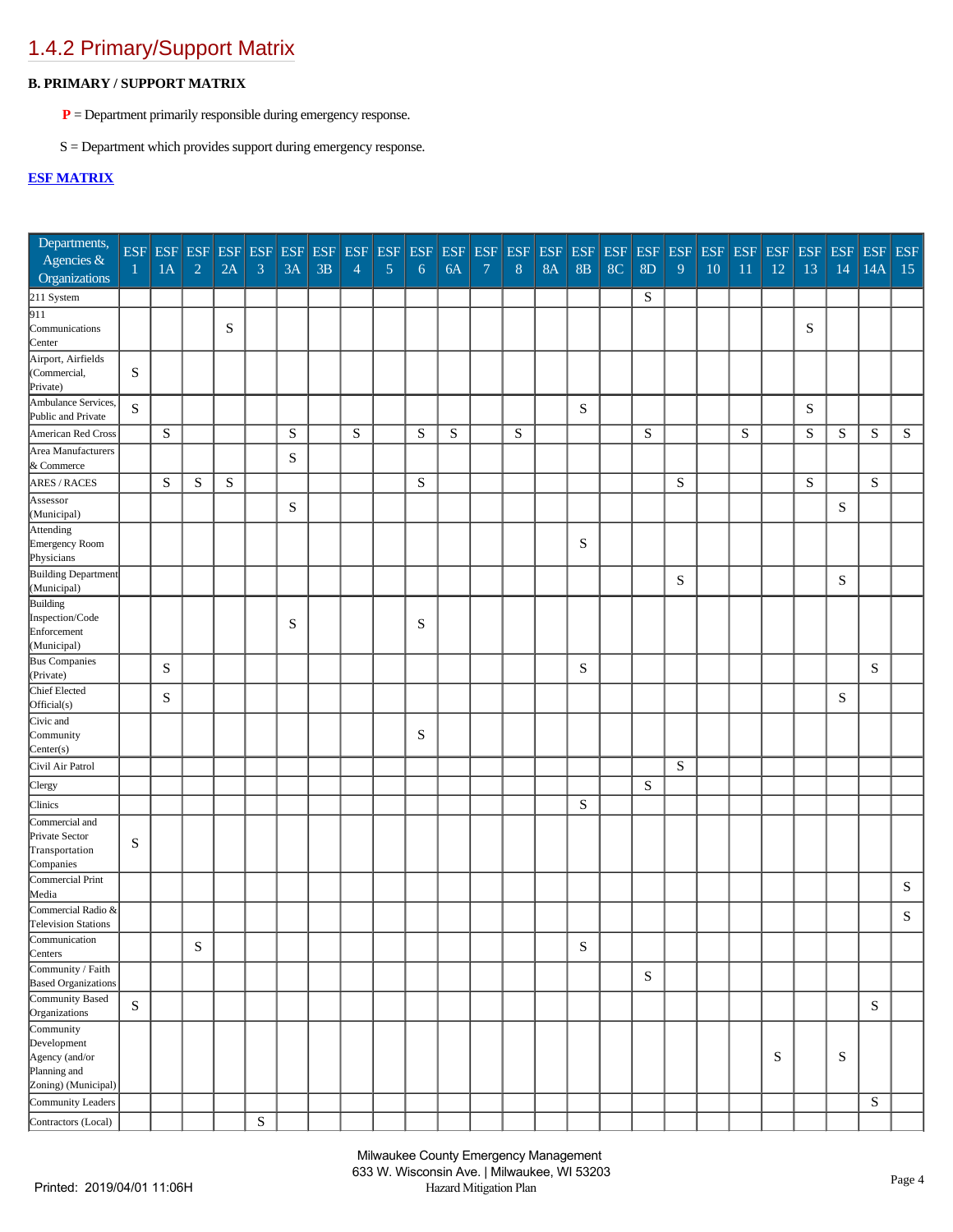| Cooperative<br><b>Extension Service</b><br>(Local)           |           |           |           |           |   |           |           |             |           |           |   |           |           |             |           |           |           |             | $\mathbf S$ |   |           |           |             |           |
|--------------------------------------------------------------|-----------|-----------|-----------|-----------|---|-----------|-----------|-------------|-----------|-----------|---|-----------|-----------|-------------|-----------|-----------|-----------|-------------|-------------|---|-----------|-----------|-------------|-----------|
| Correctional<br>Facilities                                   | ${\bf S}$ | ${\bf S}$ |           |           |   |           |           |             |           |           |   |           |           |             |           |           |           |             |             |   |           |           | ${\bf S}$   |           |
| D-MORT/D-                                                    |           |           |           |           |   |           |           |             |           |           |   |           |           |             |           | ${\bf S}$ |           |             |             |   |           |           |             |           |
| FIRST<br>Debris Management                                   |           |           |           |           |   |           | ${\bf S}$ |             |           |           |   |           |           |             |           |           |           |             |             |   |           |           |             |           |
| Contractors<br>Disaster Recovery                             |           |           |           |           |   |           |           |             |           |           |   |           |           |             |           |           |           |             |             |   |           |           |             |           |
| Manager<br>Environmental Clean                               |           |           |           |           |   |           |           |             |           |           |   |           |           |             |           |           |           |             |             |   |           | S         |             |           |
| Up Contractors                                               |           |           |           |           |   |           |           |             |           |           |   |           |           |             |           |           |           | ${\bf S}$   |             |   |           |           |             |           |
| Faith Based<br>Organizations                                 |           |           |           |           |   |           |           |             |           | ${\bf S}$ |   |           |           |             |           |           |           |             |             |   |           |           | ${\bf S}$   |           |
| Fire Departments                                             | S         | S         | ${\bf S}$ | ${\bf S}$ | S | ${\bf S}$ | S         | ${\bf P}$   |           | ${\bf S}$ | S | ${\bf S}$ | ${\bf S}$ | ${\bf S}$   | ${\bf S}$ | S         | ${\bf P}$ | ${\bf S}$   | ${\bf S}$   |   | ${\bf S}$ |           | ${\bf S}$   | ${\bf S}$ |
| Food Producer/<br>Processors (Local)                         |           |           |           |           |   |           |           |             |           |           |   |           |           |             |           |           |           |             | $\mathbf S$ |   |           |           |             |           |
| Funeral Directors/<br>Associations                           |           |           |           |           |   |           |           |             |           |           |   |           |           |             |           | ${\bf S}$ |           |             |             |   |           |           |             |           |
| Hartson Funeral                                              |           |           |           |           |   |           |           |             |           |           |   |           |           |             |           |           |           |             |             |   |           |           |             |           |
| Home and Private<br>Ambulance                                |           |           |           |           |   |           |           |             |           |           |   |           |           |             |           | S         |           |             |             |   |           |           |             |           |
| Companies<br>Home Builders &                                 |           |           |           |           |   |           |           |             |           |           |   |           |           |             |           |           |           |             |             |   |           |           |             |           |
| Contractor's<br>Associations                                 |           |           |           |           |   |           | S         |             |           |           |   |           |           |             |           |           |           |             |             |   |           |           |             |           |
| Hospitals                                                    |           |           |           |           |   |           |           |             |           | ${\bf S}$ |   |           | S         |             |           | S         |           | $\mathbf S$ |             |   |           |           |             |           |
| Housing Authority<br>(Municipal)                             |           |           |           |           |   |           |           |             |           |           |   |           |           |             |           |           |           |             |             |   |           | S         |             |           |
| Human Services<br>(Municipal)28                              |           |           |           |           |   |           |           |             |           |           |   |           |           |             |           |           |           |             |             |   |           | ${\bf S}$ |             |           |
| Law Enforcement                                              | ${\bf S}$ | S         |           | ${\bf S}$ |   | ${\bf S}$ | ${\bf S}$ | S           |           | ${\bf S}$ | S | S         | S         | ${\bf S}$   | S         | S         | S         | ${\bf S}$   | S           | S | S         | ${\bf S}$ | S           | ${\bf S}$ |
| LEPC-<br>Reporting/Planning/<br><b>Exempt Facilities</b>     |           |           |           |           |   |           |           |             |           |           |   |           |           |             |           |           |           | S           |             |   |           |           |             |           |
| MABAS - Mutual<br>Aid Box Alarm<br>System                    |           |           |           |           |   |           |           | $\mathbf S$ |           |           |   |           |           |             |           |           |           |             |             |   |           |           |             |           |
| Maritime Vessels,<br>Emergency Services                      | ${\bf S}$ |           |           |           |   |           |           |             |           |           |   |           |           |             |           |           |           |             |             |   |           |           |             |           |
| Media: Broadcast &<br>Print                                  |           | S         |           | S         |   |           |           |             |           |           |   |           |           |             |           |           |           |             |             |   |           |           |             |           |
| Medical College of<br>Wisconsin                              |           |           |           |           |   |           |           |             |           |           |   |           |           |             |           | S         |           |             |             |   |           |           |             |           |
| Medical Helicopter<br>Services                               |           |           |           |           |   |           |           |             |           |           |   |           |           | $\mathbf S$ |           |           |           |             |             |   |           |           |             |           |
| Medical Reserve<br>Corps                                     |           |           |           |           |   |           |           |             |           |           |   |           |           |             |           | S         |           |             |             |   |           |           | $\mathbf S$ |           |
| Medical Services                                             |           |           |           |           |   |           |           |             |           |           |   |           |           |             |           |           |           | ${\bf S}$   |             |   |           |           |             |           |
| Medical<br>Transportation<br>Officer (On Scene)              |           |           |           |           |   |           |           |             |           |           |   |           |           | ${\bf S}$   |           |           |           |             |             |   |           |           |             |           |
| Military - National<br>Guard                                 |           |           |           |           |   |           |           |             |           |           |   |           |           | ${\bf S}$   |           |           |           |             |             |   |           |           |             |           |
| Milwaukee Area<br>Domestic Animal                            |           |           |           |           |   |           |           |             |           |           |   |           |           |             |           |           |           |             | $\mathbf S$ |   |           |           |             |           |
| Control Commission<br>(MADACC)                               |           |           |           |           |   |           |           |             |           |           |   |           |           |             | S         |           |           |             |             |   |           |           |             |           |
| Milwaukee County<br>Board                                    |           |           |           |           |   |           |           |             |           |           |   |           |           |             |           |           |           |             |             |   |           | ${\bf S}$ |             |           |
| Milwaukee County<br><b>Chief Elected</b><br><b>Officials</b> |           |           |           |           |   |           |           |             |           |           |   |           |           |             |           |           |           |             | $\mathbf S$ |   |           |           |             |           |
| Milwaukee County<br><b>Clerk</b>                             |           |           |           |           |   | S         |           |             | S         |           |   |           |           |             |           |           |           |             | $\mathbf S$ |   |           |           |             |           |
| Milwaukee County<br>Comptroller                              |           |           |           |           |   |           |           |             | ${\bf S}$ |           |   |           |           |             |           |           |           |             |             |   |           | ${\bf S}$ |             |           |
| Milwaukee County<br>Corporation                              |           | S         |           |           |   |           |           |             | S         |           |   | ${\bf S}$ |           |             |           |           |           |             |             |   |           | S         | S           |           |
| Counsel<br>Milwaukee County                                  |           |           |           |           |   |           |           |             |           |           |   |           |           |             |           |           |           |             |             |   |           |           |             |           |
| Departments - All                                            |           | ${\bf S}$ | ${\bf S}$ | ${\bf S}$ |   | ${\bf S}$ |           |             | ${\bf S}$ |           |   | ${\bf S}$ |           |             |           |           |           |             |             |   |           | ${\bf S}$ | $\mathbf S$ | ${\bf S}$ |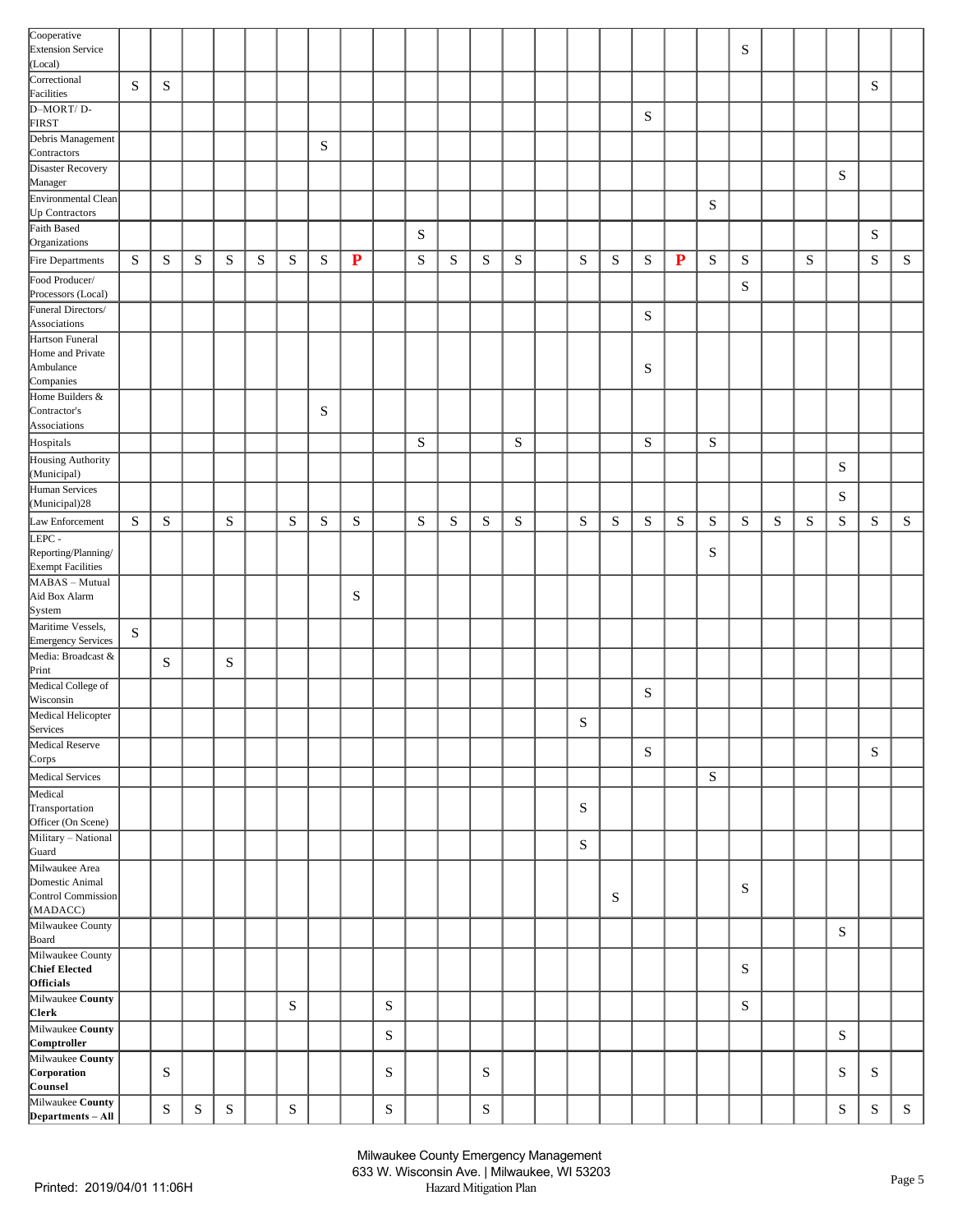| Milwaukee County<br>Department of<br>Administrative                                                               |           |   |           |           |             |   |           |           | S |             |           |             |           |   |             |           |           |           |   |   |           | S         |             |  |
|-------------------------------------------------------------------------------------------------------------------|-----------|---|-----------|-----------|-------------|---|-----------|-----------|---|-------------|-----------|-------------|-----------|---|-------------|-----------|-----------|-----------|---|---|-----------|-----------|-------------|--|
| Services - Economic<br>Development<br>Milwaukee County                                                            |           |   |           |           |             |   |           |           |   |             |           |             |           |   |             |           |           |           |   |   |           |           |             |  |
| Department of<br>Administrative<br>Services - Facilities<br>Management                                            | S         | S |           |           | $\mathbf P$ | P | ${\bf P}$ | ${\bf S}$ | S | $\mathbf S$ |           | S           | S         |   |             |           | S         | ${\bf S}$ | S |   | ${\bf S}$ | S         | $\mathbf S$ |  |
| Milwaukee County<br>Dept. of<br>Administrative<br>Services - Fiscal<br><b>Affairs</b>                             |           |   |           |           |             | S |           |           |   |             |           | S           |           |   |             |           |           |           |   |   |           |           |             |  |
| Milwaukee County<br>Department of<br>Administrative<br>Services - Human                                           |           |   |           |           |             |   |           |           |   |             |           | $\mathbf S$ |           |   |             |           |           |           |   |   |           |           | $\mathbf S$ |  |
| <b>Resources</b><br>Milwaukee County<br>Department of<br>Administrative<br>Services-<br>Information               |           |   | ${\bf P}$ |           |             | S |           |           | S | $\mathbf S$ |           | S           |           |   |             |           |           |           |   |   |           | S         | $\mathbf S$ |  |
| Management<br>Services                                                                                            |           |   |           |           |             |   |           |           |   |             |           |             |           |   |             |           |           |           |   |   |           |           |             |  |
| Milwaukee County<br>Department of<br>Administrative<br>$S$ ervices –<br>Procurement                               |           |   |           |           |             |   |           |           | S |             |           |             |           |   |             |           |           |           |   |   |           | S         | $\mathbf S$ |  |
| Milwaukee County<br>Department of<br>Administrative<br>Services – Risk<br><b>Management</b>                       |           |   |           |           |             |   |           |           |   |             |           |             |           | S |             |           |           | S         |   |   |           | S         |             |  |
| Milwaukee County<br>Department on<br>Aging                                                                        |           |   |           |           |             |   |           |           |   | S           | S         |             | S         |   |             |           |           |           |   |   |           |           |             |  |
| Milwaukee County<br>Department of<br><b>Family Care</b>                                                           |           |   |           |           |             |   |           |           |   | S           | S         |             | S         |   |             |           |           |           |   |   |           |           |             |  |
| Milwaukee County<br>Department of<br>Health & Human<br><b>Services</b>                                            |           | S |           | ${\bf S}$ |             |   |           |           |   | ${\bf P}$   | ${\bf P}$ |             | ${\bf S}$ | S |             |           |           |           |   |   |           | S         |             |  |
| Milwaukee County<br>Department of<br>Health and Human<br>Services-<br><b>Behavioral Health</b><br><b>Division</b> |           |   |           |           |             |   |           |           |   | ${\bf S}$   | S         |             | ${\bf S}$ | S |             |           |           |           |   |   |           |           |             |  |
| Milwaukee County<br>Department of<br>Health & Human<br>Services-<br>Disability Services                           |           |   |           |           |             |   |           |           |   | $\mathbf S$ | S         |             | S         | S |             |           |           |           |   |   |           |           |             |  |
| <b>Division</b><br>Milwaukee County<br>Department of<br>Transportation<br>(MCDOT)                                 | ${\bf P}$ | S |           |           |             | S | S         |           |   |             |           | $\mathbf S$ |           |   |             |           |           | S         |   | S |           |           |             |  |
| Milwaukee County<br>Director of<br><b>Emergency Public</b><br>Health                                              |           |   |           |           |             |   |           |           |   |             |           |             | ${\bf P}$ |   |             | ${\bf P}$ |           |           |   |   |           | S         |             |  |
| Milwaukee County<br><b>Historical Society</b><br>Milwaukee County                                                 |           |   |           |           |             |   |           |           |   |             |           |             |           |   |             |           |           |           |   |   |           | ${\bf S}$ |             |  |
| <b>Medical Examiner</b><br>Milwaukee County                                                                       |           |   |           |           |             |   |           |           |   |             |           |             | ${\bf S}$ |   | $\mathbf S$ |           | ${\bf P}$ |           |   |   |           |           |             |  |
| Office of the<br>Sheriff                                                                                          |           |   |           |           |             |   |           |           |   |             |           |             |           |   |             |           |           |           |   |   | ${\bf P}$ |           |             |  |
| Milwaukee County<br>Office of the Sheriff<br>- Dive Team                                                          |           |   |           |           |             |   |           |           |   |             |           |             |           |   |             |           |           | ${\bf S}$ |   |   |           |           |             |  |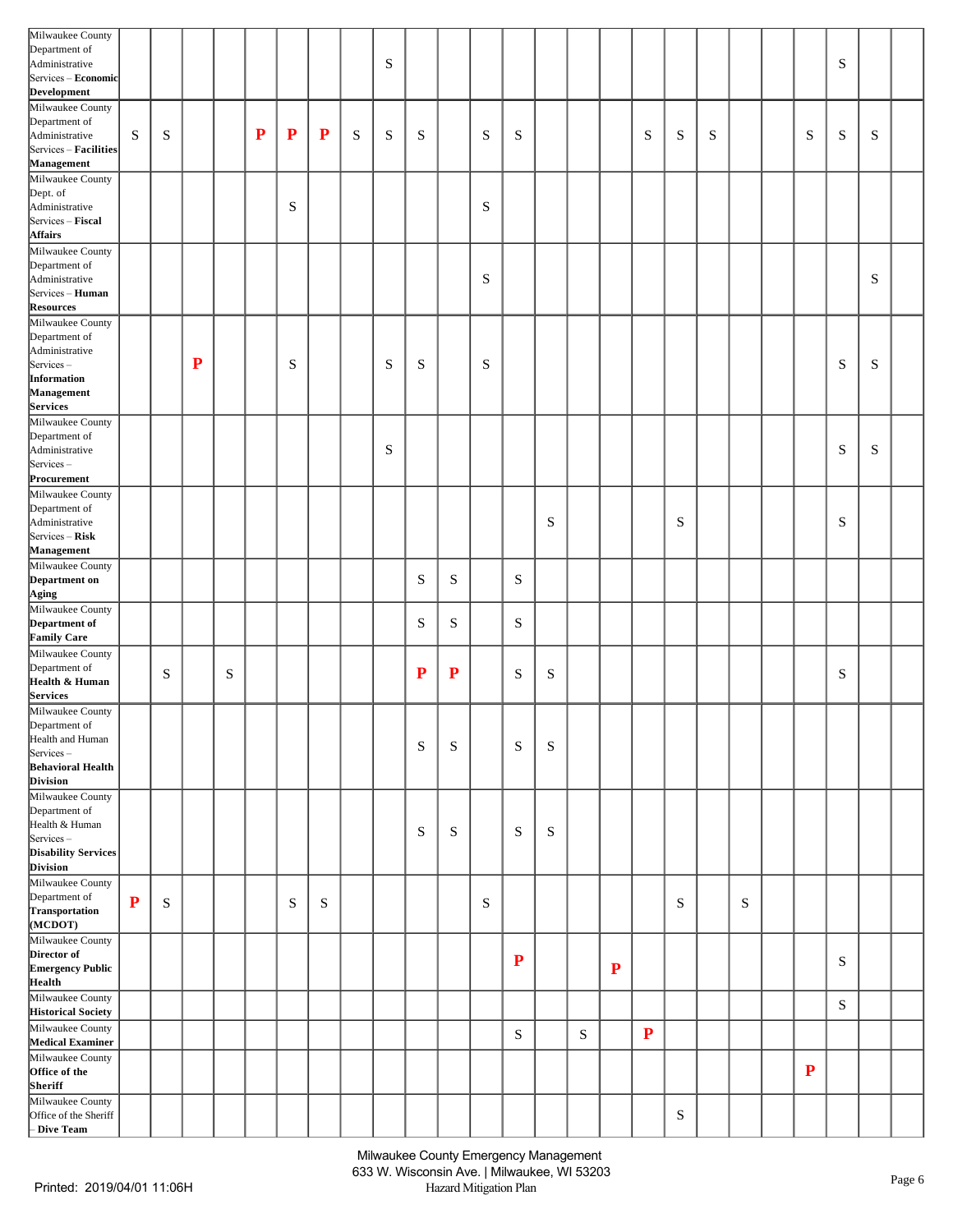| Milwaukee County                           |           |           |             |             |             |           |             |           |           |                   |           |             |                  |             |           |           |           |             |             |           |           |           |           |           |           |
|--------------------------------------------|-----------|-----------|-------------|-------------|-------------|-----------|-------------|-----------|-----------|-------------------|-----------|-------------|------------------|-------------|-----------|-----------|-----------|-------------|-------------|-----------|-----------|-----------|-----------|-----------|-----------|
| Office of                                  |           |           |             |             |             |           |             |           |           |                   |           |             |                  |             |           |           |           |             |             |           |           |           |           |           |           |
| Emergency                                  |           | P         | $\mathbf S$ | $\mathbf P$ |             | ${\bf S}$ |             |           | ${\bf P}$ | S                 | S         | $\mathbf P$ |                  | $\mathbf P$ | S         |           | S         | S           | ${\bf S}$   | ${\bf P}$ | ${\bf P}$ |           | P         | ${\bf P}$ | S         |
| Management                                 |           |           |             |             |             |           |             |           |           |                   |           |             |                  |             |           |           |           |             |             |           |           |           |           |           |           |
| Milwaukee County                           |           |           |             |             |             |           |             |           |           |                   |           |             |                  |             |           |           |           |             |             |           |           |           |           |           |           |
|                                            |           | S         |             |             |             |           |             |           |           |                   |           |             | S                |             |           |           |           |             |             |           |           |           |           |           |           |
| OEM-Emergency<br>Medical Services          |           |           |             |             |             |           |             |           |           |                   |           |             |                  |             | ${\bf P}$ |           |           |             |             |           |           |           |           |           |           |
|                                            |           |           |             |             |             |           |             |           |           |                   |           |             |                  |             |           |           |           |             |             |           |           |           |           |           |           |
| Milwaukee County                           |           |           |             |             |             |           |             |           |           |                   |           |             |                  |             |           |           |           |             |             |           |           |           |           |           |           |
| Office of the                              |           |           |             |             |             |           |             |           |           |                   |           |             |                  |             |           |           |           |             |             |           |           |           |           |           |           |
| County Executive-                          |           | S         |             |             |             |           |             |           | S         | S                 | S         | ${\bf S}$   |                  |             |           |           |           |             |             |           |           |           | S         |           | S         |
| The County                                 |           |           |             |             |             |           |             |           |           |                   |           |             |                  |             |           |           |           |             |             |           |           |           |           |           |           |
| <b>Executive</b>                           |           |           |             |             |             |           |             |           |           |                   |           |             |                  |             |           |           |           |             |             |           |           |           |           |           |           |
| Milwaukee County                           |           |           |             |             |             |           |             |           |           |                   |           |             |                  |             |           |           |           |             |             |           |           |           |           |           |           |
| Office of the County                       |           |           |             |             |             |           |             |           |           |                   |           |             |                  |             |           |           |           |             |             |           |           |           |           |           |           |
| Executive - Public                         |           | S         |             | ${\bf S}$   |             |           |             |           | S         |                   |           |             |                  |             |           |           |           |             |             |           |           |           | S         | S         | ${\bf P}$ |
| Information                                |           |           |             |             |             |           |             |           |           |                   |           |             |                  |             |           |           |           |             |             |           |           |           |           |           |           |
| <b>Officer</b>                             |           |           |             |             |             |           |             |           |           |                   |           |             |                  |             |           |           |           |             |             |           |           |           |           |           |           |
| Milwaukee County                           |           |           |             |             |             |           |             |           |           |                   |           |             |                  |             |           |           |           |             |             |           |           |           |           |           |           |
| Parks                                      | S         |           |             |             |             | ${\bf S}$ | ${\bf S}$   |           |           | ${\bf S}$         |           |             |                  |             |           |           |           |             |             |           |           |           | S         | S         |           |
| Milwaukee County                           |           |           |             |             |             |           |             |           |           |                   |           |             |                  |             |           |           |           |             |             |           |           |           |           |           |           |
| Parks - Planning &                         |           |           |             |             |             |           | S           |           |           |                   |           |             |                  |             |           |           |           |             |             |           | S         |           |           |           |           |
| Development                                |           |           |             |             |             |           |             |           |           |                   |           |             |                  |             |           |           |           |             |             |           |           |           |           |           |           |
|                                            |           |           |             |             |             |           |             |           |           |                   |           |             |                  |             |           |           |           |             |             |           |           |           |           |           |           |
| Milwaukee County                           |           |           |             |             |             |           |             |           |           |                   |           |             |                  |             |           |           |           |             |             | S         |           |           |           |           |           |
| Treasurer                                  |           |           |             |             |             |           |             |           |           |                   |           |             |                  |             |           |           |           |             |             |           |           |           |           |           |           |
| Milwaukee Fire Bell                        |           |           |             |             |             |           |             | ${\bf S}$ |           |                   |           |             |                  |             |           |           |           |             |             |           |           |           |           |           |           |
| Milwaukee Fire                             |           |           |             |             |             |           |             |           |           |                   |           |             |                  |             |           |           |           |             |             |           |           |           |           |           |           |
| Department                                 |           |           |             |             |             |           |             |           |           |                   |           |             |                  |             |           |           |           |             |             |           |           |           |           |           |           |
| Hazardous Materials                        |           |           |             |             |             |           |             |           |           |                   |           |             |                  |             |           |           |           |             | S           |           |           |           |           |           |           |
| - WI Regional                              |           |           |             |             |             |           |             |           |           |                   |           |             |                  |             |           |           |           |             |             |           |           |           |           |           |           |
| Response                                   |           |           |             |             |             |           |             |           |           |                   |           |             |                  |             |           |           |           |             |             |           |           |           |           |           |           |
|                                            |           |           |             |             |             |           |             |           |           |                   |           |             |                  |             |           |           |           |             |             |           |           |           |           |           |           |
| Milwaukee Fire                             |           |           |             |             |             |           |             |           |           |                   |           |             |                  |             |           |           |           |             |             |           |           |           |           |           |           |
| Department Heavy                           |           |           |             |             |             |           |             |           |           |                   |           |             |                  |             |           |           |           | S           |             |           |           |           |           |           |           |
| Urban Rescue Team                          |           |           |             |             |             |           |             |           |           |                   |           |             |                  |             |           |           |           |             |             |           |           |           |           |           |           |
| (HURT)                                     |           |           |             |             |             |           |             |           |           |                   |           |             |                  |             |           |           |           |             |             |           |           |           |           |           |           |
| Municipalities, All                        |           | S         |             | ${\bf S}$   |             |           |             |           |           |                   |           |             |                  |             |           |           |           |             |             |           |           |           |           |           |           |
| National Weather                           |           |           |             |             |             |           |             |           |           |                   |           |             |                  |             |           |           |           |             |             |           |           |           |           |           |           |
|                                            |           |           |             |             |             |           |             |           |           |                   |           |             |                  |             |           |           |           |             |             |           |           |           |           |           | ${\bf S}$ |
| Service<br>NGOs and                        |           |           |             |             |             |           |             |           |           |                   |           |             |                  |             |           |           |           |             |             |           |           |           |           |           |           |
|                                            |           |           |             |             |             |           |             |           |           |                   |           |             |                  |             |           |           |           |             |             |           |           |           |           |           |           |
| Community Based                            |           | S         |             |             |             |           |             |           |           | ${\bf S}$         |           | ${\bf S}$   |                  |             |           |           |           |             |             |           |           |           |           |           |           |
| Organization                               |           |           |             |             |             |           |             |           |           |                   |           |             |                  |             |           |           |           |             |             |           |           |           |           |           |           |
| Participating Civic                        |           |           |             |             |             |           |             |           |           |                   | S         |             |                  |             |           |           |           |             |             |           |           |           |           |           |           |
| Associations                               |           |           |             |             |             |           |             |           |           |                   |           |             |                  |             |           |           |           |             |             |           |           |           |           |           |           |
| Private Sector Fuel                        |           |           |             |             |             |           |             |           |           |                   |           |             |                  |             |           |           |           |             |             |           |           |           |           |           |           |
|                                            |           |           |             |             |             |           |             |           |           |                   |           |             |                  |             |           |           |           |             |             |           | S         |           |           |           |           |
| Suppliers<br>Public Health                 |           |           |             |             |             |           |             |           |           |                   |           |             |                  |             |           |           |           |             |             |           |           |           |           |           |           |
| (Municipal)                                |           |           |             | ${\bf S}$   |             |           | ${\bf S}$   |           | ${\bf S}$ | S                 | ${\bf S}$ | ${\bf S}$   | S                |             | ${\bf S}$ | ${\bf S}$ | ${\bf S}$ |             | $\mathbf S$ | ${\bf S}$ | ${\bf S}$ |           |           | ${\bf S}$ | ${\bf S}$ |
| Public Works                               |           |           |             |             |             |           |             |           |           |                   |           |             |                  |             |           |           |           |             |             |           |           |           |           |           |           |
|                                            | S         |           |             |             | S           | ${\bf S}$ | $\mathbf S$ | ${\bf S}$ |           | $\mathbf{C}$<br>P |           | ${\bf S}$   | $\mathbf C$<br>P |             |           |           |           | S           | $\mathbf S$ |           |           | S         | ${\bf S}$ | S         |           |
| (Municipal)<br>Recovery Task               |           |           |             |             |             |           |             |           |           |                   |           |             |                  |             |           |           |           |             |             |           |           |           |           |           |           |
|                                            |           |           |             |             |             |           |             |           |           |                   |           |             |                  |             |           |           |           |             |             |           |           |           | ${\bf S}$ |           |           |
| Force                                      |           |           |             |             |             |           |             |           |           |                   |           |             |                  |             |           |           |           |             |             |           |           |           |           |           |           |
| Regional Hazardous                         |           |           |             |             |             |           |             |           |           |                   |           |             |                  |             |           |           |           |             | ${\bf P}$   |           |           |           |           |           |           |
| Materials Team                             |           |           |             |             |             |           |             |           |           |                   |           |             |                  |             |           |           |           |             |             |           |           |           |           |           |           |
| Salvation Army                             |           |           |             |             |             |           |             |           |           | ${\bf S}$         | ${\bf S}$ |             |                  |             |           |           |           |             |             |           |           |           |           | ${\bf S}$ |           |
|                                            |           |           |             |             |             |           |             |           |           |                   |           |             |                  |             |           |           |           |             |             |           |           |           |           |           |           |
| School Districts                           | ${\bf S}$ |           |             |             |             |           |             |           |           | ${\bf S}$         |           | ${\bf S}$   | ${\bf S}$        |             | ${\bf S}$ |           |           | ${\bf S}$   |             |           |           |           |           |           | ${\bf S}$ |
| Search and Rescue                          |           |           |             |             |             |           |             |           |           |                   |           |             |                  |             |           |           |           | ${\bf S}$   |             |           |           |           |           |           |           |
|                                            |           |           |             |             |             |           |             |           |           |                   |           |             |                  |             |           |           |           |             |             |           |           |           |           |           |           |
| Units<br>Southeast Wisconsin               |           |           |             |             |             |           |             |           |           |                   |           |             |                  |             |           |           |           |             |             |           |           |           |           |           |           |
| Media Security                             |           |           |             |             |             |           |             |           |           |                   |           |             |                  |             |           |           |           |             |             |           |           |           |           |           | ${\bf S}$ |
|                                            |           |           |             |             |             |           |             |           |           |                   |           |             |                  |             |           |           |           |             |             |           |           |           |           |           |           |
| Reliability Council<br>Specialists (As     |           |           |             |             |             |           |             |           |           |                   |           |             |                  |             |           |           |           |             |             |           |           |           |           |           |           |
|                                            |           | ${\bf S}$ |             |             |             | ${\bf S}$ | $\mathbf S$ |           |           |                   |           |             |                  |             |           |           |           |             |             |           |           |           |           |           |           |
| situation requires.)<br>Tactical Emergency |           |           |             |             |             |           |             |           |           |                   |           |             |                  |             |           |           |           |             |             |           |           |           |           |           |           |
|                                            |           |           |             |             |             |           |             |           |           |                   |           |             |                  |             |           |           |           |             |             |           |           |           |           |           |           |
| Medical Services                           |           |           |             |             |             |           |             |           |           |                   |           |             |                  |             |           |           |           |             |             |           |           | ${\bf S}$ |           |           |           |
| (TEMS)                                     |           |           |             |             |             |           |             |           |           |                   |           |             |                  |             |           |           |           |             |             |           |           |           |           |           |           |
| Tri-County Long                            |           |           |             |             |             |           |             |           |           |                   |           |             |                  |             |           |           |           |             |             |           |           |           |           |           |           |
| Term Recovery                              |           |           |             |             |             |           |             |           |           |                   |           |             |                  |             |           |           |           |             |             |           |           |           | S         |           |           |
| Committee                                  |           |           |             |             |             |           |             |           |           |                   |           |             |                  |             |           |           |           |             |             |           |           |           |           |           |           |
| U.S. Coast                                 |           |           |             |             |             |           |             |           |           |                   |           |             |                  |             |           |           |           |             |             |           |           |           |           |           |           |
| Guard/Auxiliary                            |           |           |             |             |             |           |             |           |           |                   |           |             |                  |             |           |           |           | $\mathbf S$ |             |           |           |           |           |           |           |
| Utilities                                  |           | S         |             |             | ${\bf S}$   |           | ${\bf S}$   | ${\bf S}$ |           |                   |           |             |                  |             |           |           |           |             |             |           | ${\bf S}$ |           | ${\bf S}$ |           |           |
|                                            |           |           |             |             |             |           |             |           |           |                   |           |             |                  |             |           |           |           |             |             |           |           |           |           |           |           |
| Utilities: Electric                        |           |           |             |             | ${\bf S}$   |           |             |           |           |                   |           |             |                  |             |           |           |           |             |             |           | ${\bf S}$ |           |           |           |           |
| Utilities: Natural                         |           |           |             |             |             |           |             |           |           |                   |           |             |                  |             |           |           |           |             |             |           |           |           |           |           |           |
| Gas                                        |           |           |             |             | $\mathbf S$ |           |             |           |           |                   |           |             |                  |             |           |           |           |             |             |           | ${\bf S}$ |           |           |           |           |